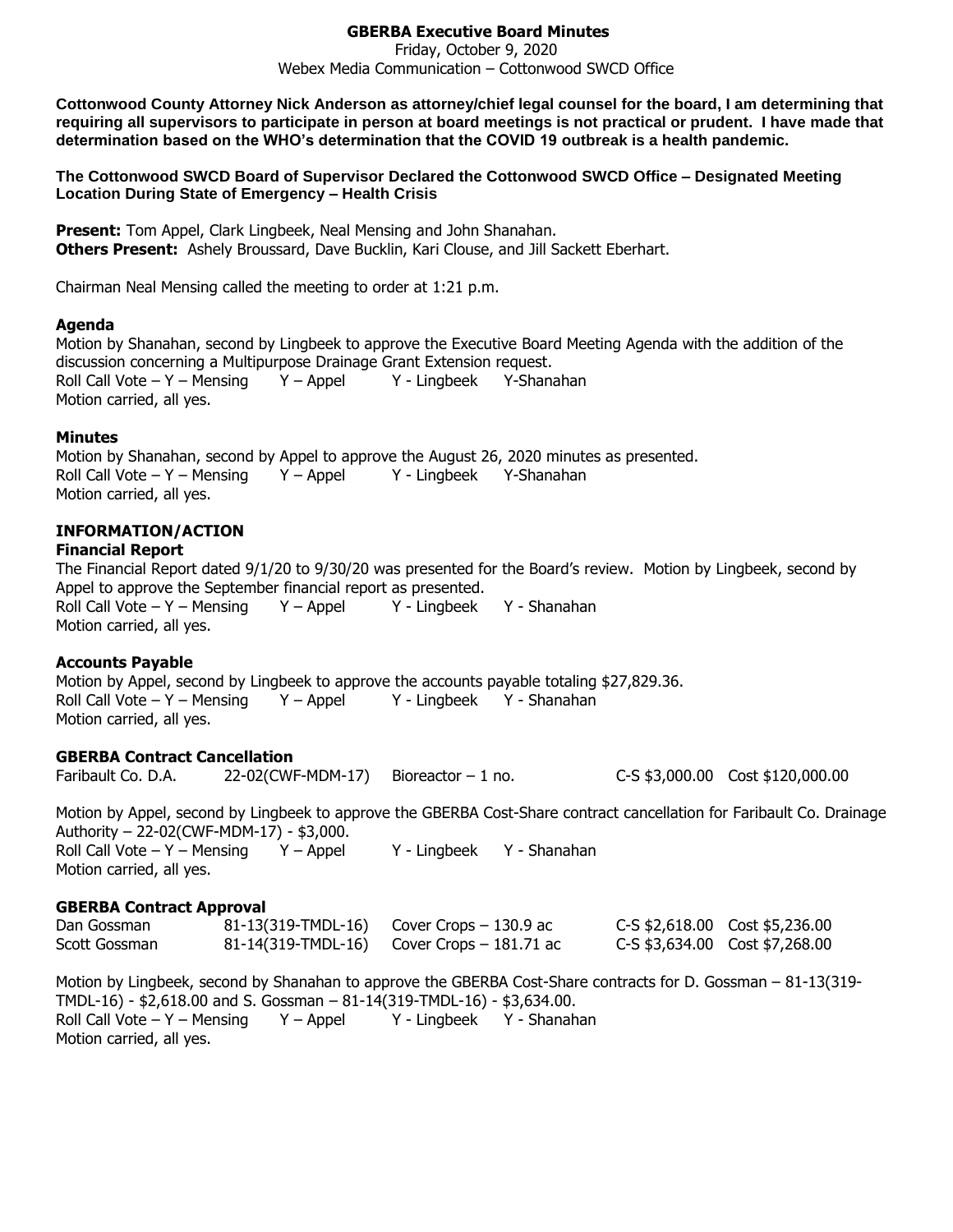#### **Page 2 GBERBA Executive Board Minutes October 9, 2020**

#### **GBERBA Contract Final Payment**

| Tom Muller   | 17-11(319-TMDL-16) Cover Crops $-130$ ac.  | C-S \$2,778.75 Cost \$5,557.50  |
|--------------|--------------------------------------------|---------------------------------|
| Roger Hubmer | 07-11(319-TMDL-16) Cover Crops $-$ 305 ac. | C-S \$6,072.00 Cost \$12,144.00 |

Motion by Lingbeek, second by Appel to approve the GBERBA Cost-Share contract final payment Muller – 17-11(319- TMDL-16) - \$2,778.75 and Hubmer – 07-11(319-TMDL-16) - \$6,072.00. Roll Call Vote – Y – Mensing Y – Appel Y - Lingbeek Y - Shanahan Motion carried, all yes.

#### **MAWQCP Contract Approval**

| Carey Mattison      | MAWQCP(42-5-15) | Worksheet Incentive     | \$100.00 |
|---------------------|-----------------|-------------------------|----------|
| DT Kramer Farms Inc | MAWOCP(67.5-15) | Worksheet Incentive     | \$100.00 |
| Tad Engstrom        | MAWQCP(46-6-06) | Certification Incentive | \$200.00 |

Motion by Shanahan, second by Lingbeek to approve the MAWQCP incentives for Mattison and DT Kramer Farms Inc (\$100.00) and Engstrom (\$200.00). Roll Call Vote – Y – Mensing  $Y -$  Appel  $Y -$  Lingbeek  $Y -$  Shanahan Motion carried, all yes.

#### **Review Grant Report**

## **Joint Powers Agreement Update**

The committee has met virtually with Ann Goering twice to review draft Joint Powers Agreement and draft By-Laws. At this time we have the DRAFT Joint Powers Agreement out for review with comments requested back to Kay Gross by Monday, November 9 so we can discuss at our GBERBA Policy Board Meeting in November. DRAFT By-Laws will be coming out the end of this week or the beginning of next (October 9-13) and will be distributed to the as was the JPA. The drafts are being sent to all GBERBA Policy Board Members, Technical Staff and Watonwan 1W1P Policy Committee and Steering Team.

Bailey Griffin from ISG is working with their Marketing Department to create a logo for the front cover of the Joint Powers Agreement showing the watersheds and counties. This is being done at no cost to GBERBA. Comments will need to be back to Kay by November 9, 2020.

## **November Joint Policy/Technical Meeting – Discussion**

The option of having an in-person joint meeting was discussed. Either Thursday, November 12<sup>th</sup> or Friday November 20<sup>th</sup>. We can have it at the Windom Community Center, where there is ample room for social distancing. Setup and dumpster fee is \$100.00, rent for the whole space is \$60.00 per hour and half the space is \$40.00 per hour. Coffee and donuts can be brought in as well as a box lunch. It was recommended that we charge a \$15.00 registration fee to help cover the cost. Discussion followed. Jill from BWSR does not think the state people would be allowed to attend. Motion by Lingbeek, second by Appel to move the meeting to Novemeber 20<sup>th</sup>.

Roll Call Vote – Y – Mensing Y – Appel Y - Lingbeek Y - Shanahan Motion carried, all yes.

An email will be sent out early next week to find out if there is enough interest to hold a joint, in-person meeting.

## **Multipurpose Drainage Management Grant Request – Discussion**

This grant can only be extended out to April 30<sup>th</sup>. Is that enough time to get project completed? Mark Schaetzke, Engineer & Ditch Inspector has doubts that project can be completed due to the weather. If project not completed by deadline, that will look bad as we asked for the extension and did not meet the deadline. Jill questions what it is that takes so long to get completed. With or without the extension, project is still being planned.

Tom Appel left the meeting at 2:00. No longer have a quorum so there was no vote to move forward with this. Will wait till the November meeting to finalize this discussion.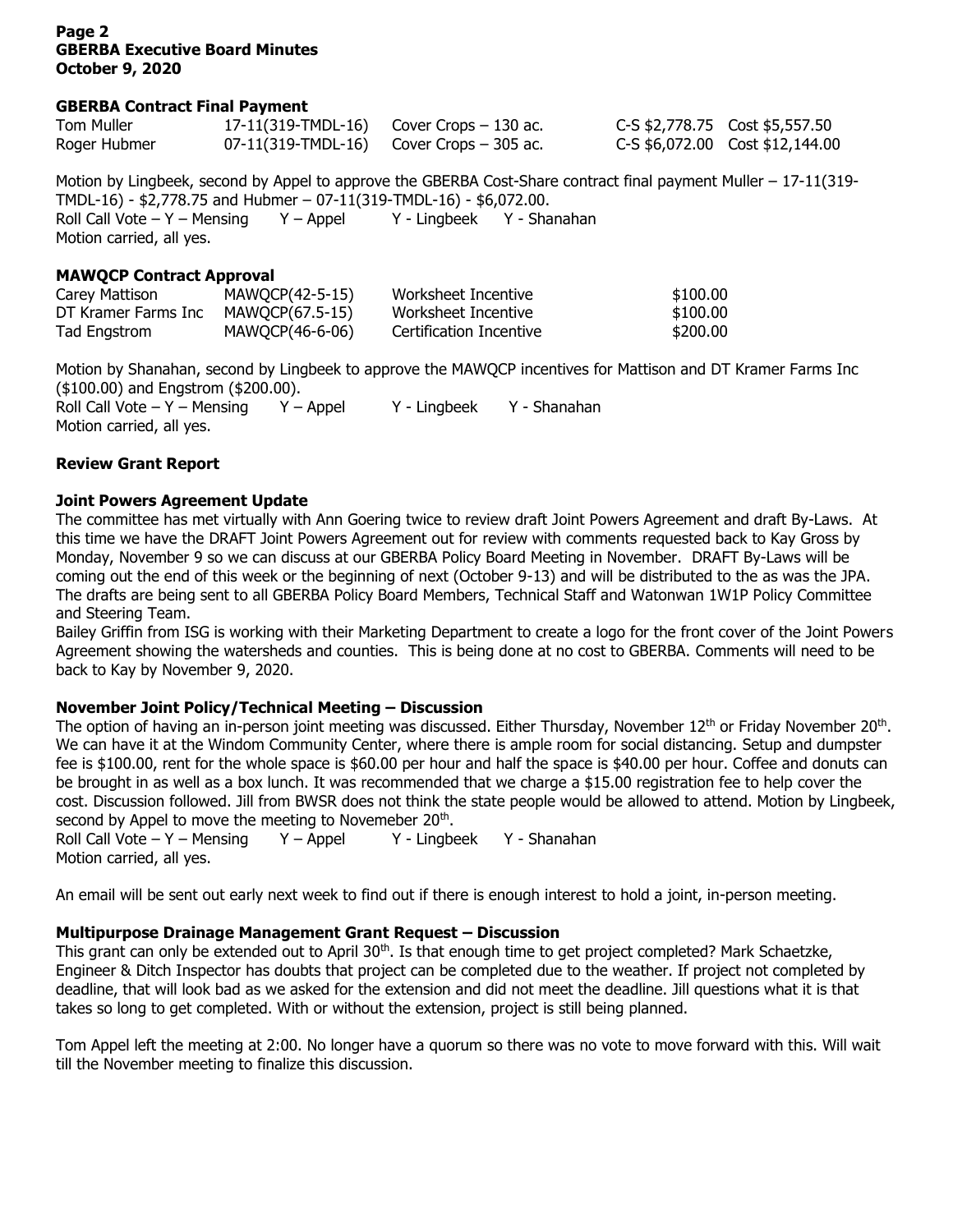## **Page 3 GBERBA Executive Board Minutes October 9, 2020**

# **COORDINATOR REPORT**

# **MN Agricultural Water Quality Certification Program**

Update on progress made in areas 5 and 6 – See Certification Specialist Reports. Over 625,000 acres and over 900 certified producers statewide!

GBERBA has the Area 5 and 6 MAWQCP administrative contract approved through 2021. The Minnesota Agricultural Water Quality Certification Program is launching three new endorsements in addition to 10-year certification a farmer or landowner receives in the program. The endorsements are for soil health, integrated pest management, and wildlife.

# **2017 MPCA 319 Grant - Cover Crops and Alternative Tile Intakes**

An Implementation Policy Paper for the grant titled "Greater Blue Earth River Basin TMDL Implementation" has been developed and reviewed at the Technical meeting. This guidance document will be posted on the GBERBA website. Cover crops: \$50.00 dollars per acre maximum, 50% cost share maximum (\$25.00 ac.), 80-acre size maximum per owner. Prioritization required. Alternative intakes: Rock and pattern tile. \$500.00 maximum and 50% cost share. These are federal dollars and require state or local match. Perforated risers, broom and other water quality intakes: \$200.00 maximum and 50% cost share. These are federal dollars and require state or local match.

The grant amendment has been completed and all remaining cost share for projects including Alternative intakes, Side inlets, and Cover crops will be at 50% cost share**.** 

**For 2020, the cover crop acre limits are removed. At this point the 50% cost share rate will continue. GBERBA staff has requested and received an extension of this grant due to 2019 weather conditions and the Covid-19 outbreak. The new end date of the grant will be August 31, 2021.** 

This grant funding is now running short. Funding will be awarded as available. Please pass this notice on to new landowners wishing to apply.

## **2017 CWF Grant- Multipurpose Drainage Management**

Multipurpose Drainage Management **-** \$301,200: Projects for this Drainage Grant will need to be located in public ditch sheds. **GBERBA member entire counties are eligible**. Priority parameters are developed to identify the eligible ditches. A guidance policy sheet is online.

A grant Work Plan Revision has been approved by the BWSR to allow for CAP 130 Drainage Water Management plans and for Structures for Water Control.

#### **Grant Amendment Agreement has been approved to extend the expiration date to 12-31-2020.**

GBERBA will not apply for a second grant time extension at this time. GBERBA can pay grant-engineering funds to projects even if not constructed prior to grant deadline.

## **One Watershed One Plan Planning Grants, Watonwan and Le Sueur Watershed**

The Watonwan 1W1P Planning Project has completed the Plan 60 day comment period. The revised draft plan document is complete. After all public hearings are complete; the plan then goes to a state agency review.

The BWSR Board has chosen the Le Sueur Watershed for a 2021 planning grant!

The GBERBA Policy board has agreed to revise the Joint Powers Agreement to allow inclusion of 1W1P duties. A GBERBA committee is working to assist with writing a new GBERBA Joint Powers document. The new document would allow for the Watonwan, Le Sueur, and Blue Earth Watersheds to participate if the individual watersheds 1W1P boards see a benefit to do so.

## **Staff Reports**

**Area 6 Certification Specialist** – Herman Bartsch – See Handout **Area 5 Certification Specialist** – Danielle Evers - See Handout **MDA – Conservation Corp Member** – Ashley Broussard – See Handout

## **Agency Reports**

**BWSR** – Jill Sackett Eberhart – Everyone was updated on the Watonwan 1W1P. FY21 NRBG, last of the grants has gone out. FY21 Buffer & Capacity have been opened and can start doing workplans. Busy preparing for the academy.